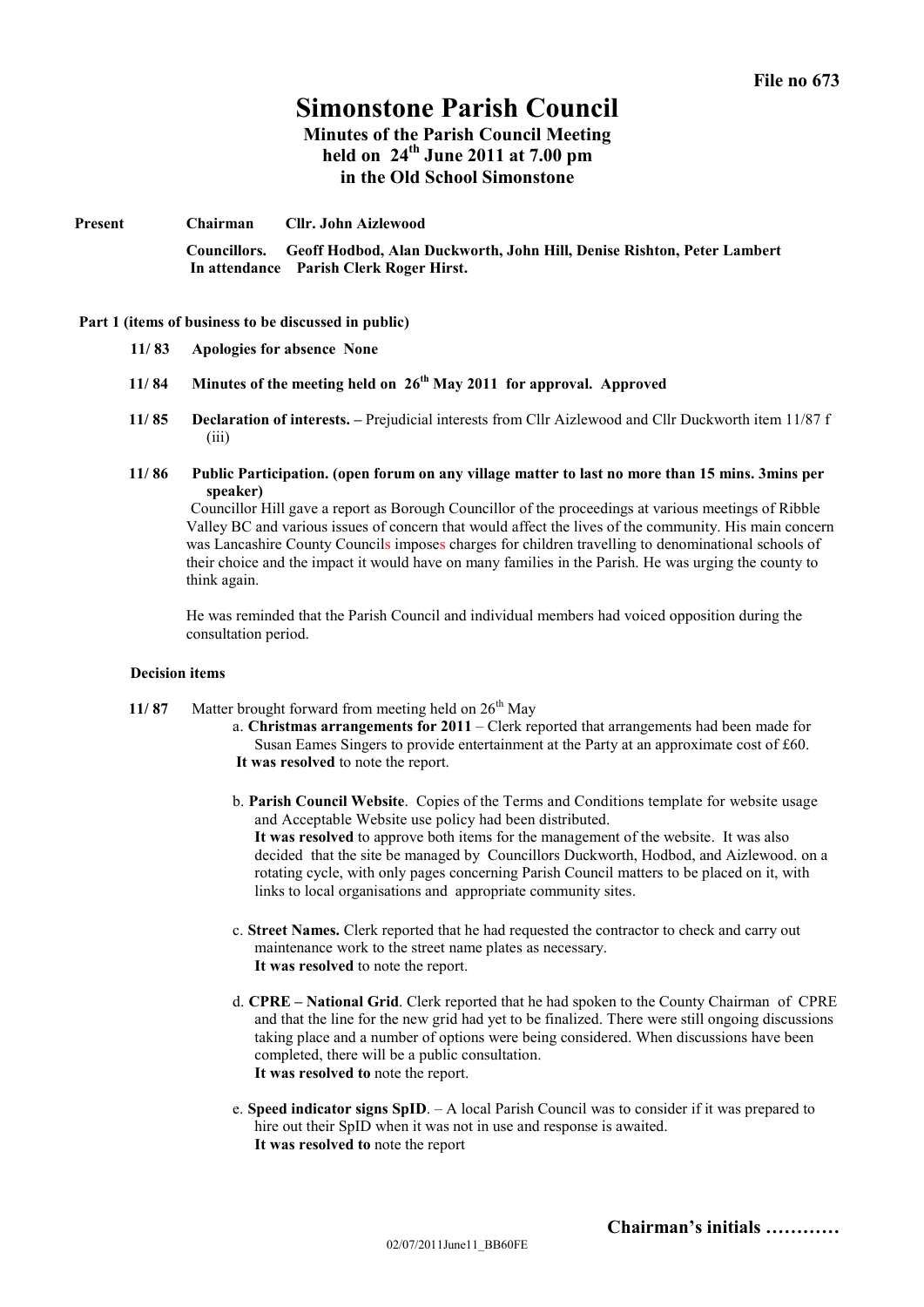## f. **Highways matters**

i Tree Planting, Mrs Kelly had drawn up plans for a planting scheme at the bottom of Simonstone Lane and they were displayed.

**It was resolved** to approve the scheme for the bulbs and trees and request a Licence from the Highway Authority. It was also resolved to consider the seeding costs at a later stage.

ii **Speed Strips on the A671**. No response had been received from the County Council. However, the Clerk had been advised of the current high work load by the department responsible that had been prioritised for work in preparation for the implementation of 20mph limits across the county.

**It was resolved** that further representations should be made to Brian Cook to expedite matters.

iii **School Lane Parking.** Councillor Duckworth presented a report concerning the problems that residents were having in gaining access and egress from their properties caused by the number of cars long term parking on the Lane. Also the effect of various changes that had occurred which restricted the number of spaces available for parking including problems with school staff parking on the Lane. A response putting forward the perspective from the School was read out by Cllr. Aizlewood. This report stated that the school have made significant efforts to

maximise the number of cars being parked within the limited space available on the School premises.

**It was resolved** that a meeting should be arranged between representatives of the land owners of a section of potential off-street parking, together with the School, the Parish Council and the Highway authority to explore ways of overcoming the current problems. The Parish Council would form a working party, including Councillors Aizlewood, Hill, and Duckworth as members.

- iv **Speeding on Whins Lane.** It was reported that the Police had not received any recent reports of speeding. **It was resolved** to note the report
- v **Parking Outside Valley Terrace.** Councillor Hill reported that arrangements were being made for mirrors to be installed to assist traffic exiting from the rear of Valley Terrace and the Farm opposite on to Simonstone Lane. **It was resolved** to note the report.
- **11/ 88** Change of day of Parish Council meetings. **It was resolved** that in future the Parish Council should meet on the last Thursday in the month.
- **11/ 89** Consideration was given to reduce the number of Parish Council meetings per year from 10 (Legal obligation to hold 4 meetings).

**It was resolved** to reduce the number of Parish Council meeting to one every 2 months for a trial period of 6 months and a review of the trial to be held at the January 2012 meeting. The meetings are to be held on the last Thursday of the month. Additional meetings to be held as and when necessary if required.

- **11/ 90 RVBC**
	- a. The Clerk made a report on the proceedings of the Parish Liaison Committee  $9<sup>th</sup>$  June,
		- i QE11 Challenge to create a legacy to protect outdoor spaces for communities.
		- ii Recruitment of Parish Council Members to serve on the RV.Council's Standards Committee.
	- b. Agenda for the Standards Committee meeting on  $18<sup>th</sup>$  June has been received.
	- c. Agenda Planning and Development Committee  $26<sup>th</sup>$  June.
	- **It was resolved** to note the reports.

## **11/ 91 Planning Applications.**

Reports at the Planning Committee – The Clerk reported that there were various reports given to a recent Ribble Valley Planning Committee meeting outlining proposals for future development of land during the next 20 years. In the reports there were various options that members and the public could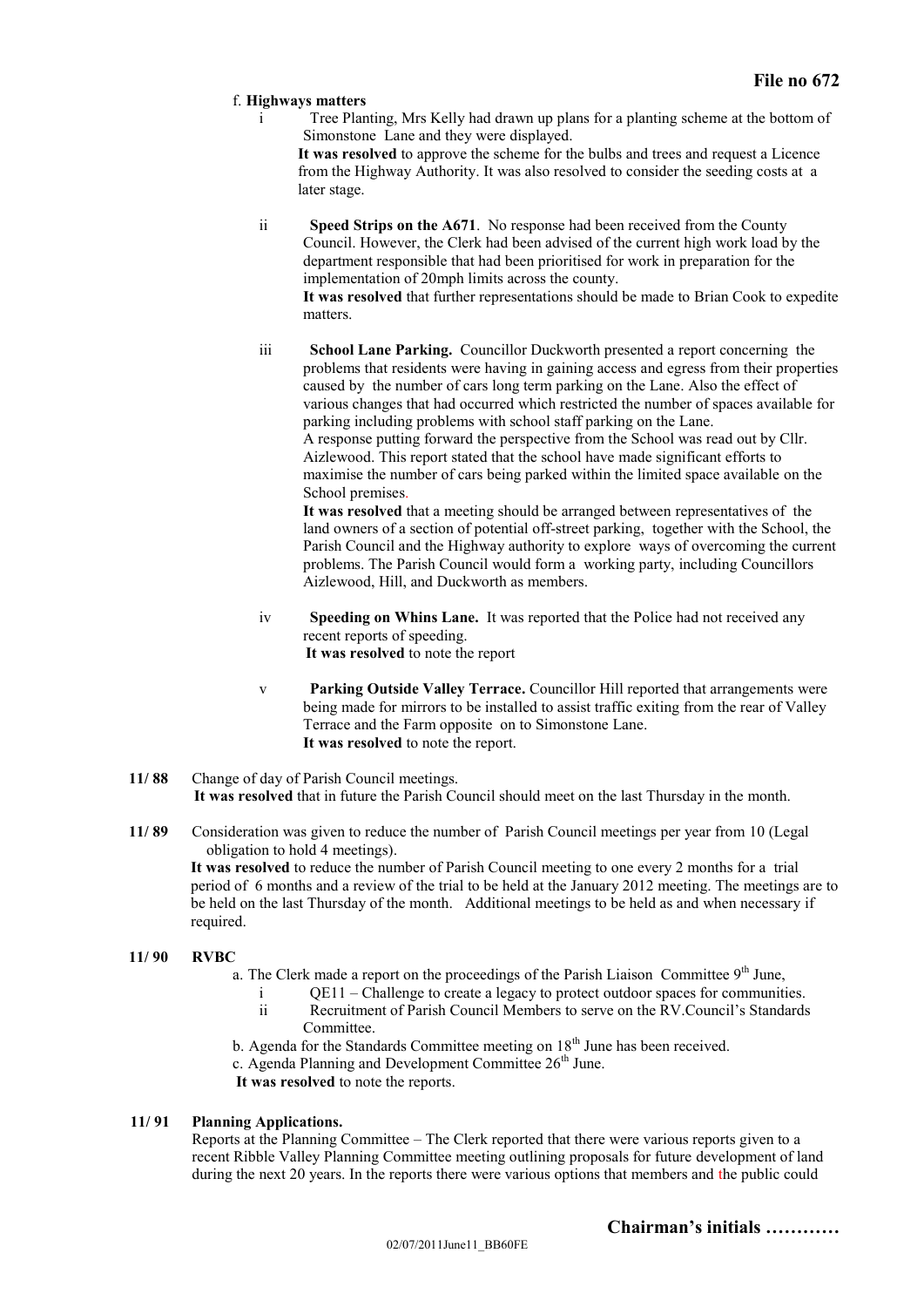consider and comment on before the final proposals were formulated and adopted. **It was resolved** to note the report.

| Application number<br>3/2011/0345 | Officer:: Rachel Horton 01200 414571                                                                                                                                             | Grid Reference 377907 434268 |
|-----------------------------------|----------------------------------------------------------------------------------------------------------------------------------------------------------------------------------|------------------------------|
| <b>Address</b>                    | Sunnyside Dean Top Whalley Road Simonstone Lancashire                                                                                                                            |                              |
| Proposal                          | Two-storey extension to side (East) elevation with balcony at first floor level. New<br>porch to rear elevation with balcony at first floor level. Applications for full consent |                              |

| Application number<br>3/2011/0222<br>25/03/2011 | <b>Officer John Macholc:</b><br>Grid Reference 377290 433370                                                                                                                                                            |  |  |
|-------------------------------------------------|-------------------------------------------------------------------------------------------------------------------------------------------------------------------------------------------------------------------------|--|--|
| Address <sub>3</sub>                            | Fort Vale Engineering Ltd Calder Vale Park Simonstone Lane Simonstone Burnley Lancashire<br><b>BB127ND</b>                                                                                                              |  |  |
| Proposal                                        | Proposed extension to rear of Building 'S' to provide new despatch and storage area ancillary<br>to industrial use of building. Erection of stand alone ancillary facilities building. Applications for<br>full consent |  |  |
| <b>RVBC</b>                                     | Recommended for approval at the Planning meeting on 26/5/11                                                                                                                                                             |  |  |

| Application<br>number3/2011/0257<br>20/04/2011 | <b>Grid Reference</b><br><b>Officer:</b> Rachel Horton<br>01200 414571                                                                                                                                     |  |
|------------------------------------------------|------------------------------------------------------------------------------------------------------------------------------------------------------------------------------------------------------------|--|
| Address                                        | 2 Valley Terrace Simonstone Lane Simonstone Lancashire.                                                                                                                                                    |  |
| Proposal                                       | Removal of existing extension and elevated rockery. Proposed single storey<br>extension with two Velux rooflights. Applications for full consent.                                                          |  |
| Parish Council comments                        | No objection but residents are concerned about the access to the site during in the<br>demolition and building of the extension due to restricted access to the site through<br>a neighbours garden areas. |  |

## **11/ 92** LALC –

a. Legal Briefing notes – Councillor Notification under the Data Protection Act 1998.

- b. Notes of concern from the External Auditors.
	- i It is no longer a legal requirement to review the internal audit arrangements, but it is good practice to do so at the time of the annual review of internal control.
	- ii Safe arrangements should be considered when allowing the public to inspect account documents. ( I suggest that the documents be made available in future at the Parish Council Meetings in April and May) "during part or all of the statutory 20 day period".
	- iii Annual returns must the approved by a full meeting of the council and not be by a Subcommittee.

**It was resolved** to note LALC reports.

## **11/ 93** Community Futures.

a. Queen Elizabeth 11 – Challenge to create a legacy to protect outdoor spaces for communities. **It was resolved** to form a working party to explore the possibility of taking advantage of the scheme in reserving areas of land for the benefit of future generations, as outlined in the Fields in Trust. Members of the working party are Councillor Hodbod, Rishton and Meloy together with interested members of the public.

**11/ 94 \***Finance

a. Bank Signatories. **It was resolved** that Bank signatories as listed be approved